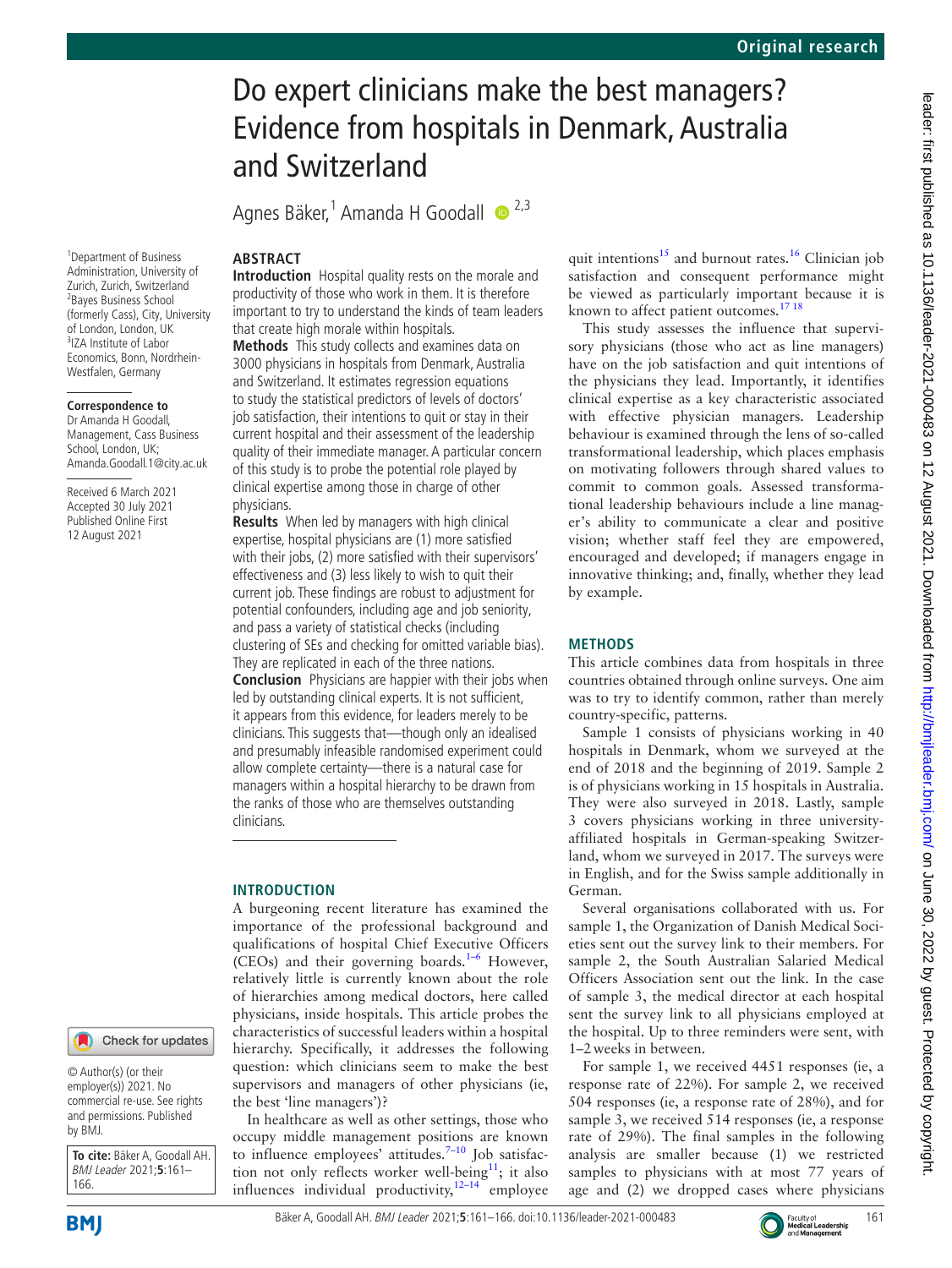indicated their line manager supervised more than 50 physicians and (3) due to some incomplete responses. Our survey response rates are normal in human resources (HR) research.<sup>[19](#page-5-7)</sup> They are consistent with online surveys yielding lower response rates than postal surveys or person interviews.<sup>2</sup>

Our dataset contains hospitals from three countries, and importantly, the sample includes a broad cross section of hospital types. The Swiss physicians in sample 3 all worked at hospitals that are affiliated with a university, are prestigious and are ranked highly in an employer-attractiveness league table. The Danish and Australian samples include a broad mix of hospitals with respect to university affiliation, hospital prestige, size of hospital and urban/rural location. We estimate effects across different types, thereby helping to ensure that our results capture what is true overall.

### **Variables and measures**

We were interested in three ways of measuring the physicians' well-being and job fulfilment at their workplaces. These covered (1) their satisfaction with the job, (2) their intention to stay or quit their current workplace and (3) their assessment of the leadership behaviour of their line manager. As might perhaps be expected, the patterns found later in the regression equations are similar across all three measures.

#### Job satisfaction

We measured physicians' satisfaction with their job with both a single-item job satisfaction variable and with a multi-item job satisfaction scale. The single item for job satisfaction (see, eg, Wanous *et*  $al^{21}$  for this to be equally valid as a multiple-item scale) is 'Overall, how satisfied are you with your job?' Respondents could answer the question on a 6-point Likert Scale from 'Very dissatisfied (1)' to 'Very satisfied (6)'. In sample 2 and a randomly drawn half of sample 3, we also collected the generic job satisfaction scale (Macdonald and Maclntyre, $^{22}$  10 items). Items of the scale include 'I receive recognition for a job well done' and 'I feel close to the people at work'. They were rated on a 5-point Likert Scale from 'Strongly disagree (1)' to 'Strongly agree  $(5)$ .

#### Quit intention

We measured physicians' intention to quit their job with a single item. The question was 'Have you considered leaving your organisation?' Respondents could answer the question on a 5-point Likert Scale with 'Yes, in the last month (1)'; 'Yes, in the last 6 months (2)'; 'Yes, in the last year (3)'; 'Yes, but not for a long time (4)'; and 'No (5)'. Thus, to allow for consistent interpretation, we capture quit intention inversely, with highest values referring to a low quit intention (or a strong intention to stay).

#### Leadership behaviour

We measured line managers' leadership behaviour using the Global Transformational Leadership Scale.<sup>23</sup> This scale includes seven items that summarise specific leader behaviours: (1) communicates a vision, (2) develops staff, (3) provides support, (4) empowers staff, (5) is innovative, (6) leads by example and (7) is charismatic (Carless *et al*, [23](#page-5-11) p390). Items include 'My immediate senior communicates a clear and positive vision of the future' and 'My immediate senior treats staff as individuals and supports and encourages their development'. They were rated on a 5-point Likert Scale from 'Rarely or never (1)' to 'Very frequently, if not always (5)'. The effectiveness of a manager is

assessed by the scores obtained across the seven items; higher values of the index correspond to a more 'transformational' type of leadership.

#### Clinical expertise of the physician's line manager

We measured perceptions of line managers' clinical expertise by asking respondents to please mark the appropriate answer: My immediate senior is (1) 'a highly distinguished clinician', (2) 'a distinguished clinician', (3) 'an averagely able clinician', (4) 'not that interested in clinical work', (5) 'not a clinician' and (6) 'others (please specify)'. To create the main explanatory variable for use in later regression equations, the top-two categories were combined into a single dummy variable. When responses were marked in the first or second category, the physician's line manager (ie, the immediate senior, which a footnote in the questionnaire specified to refer to, eg, registrar, consultant, head of the unit/department, clinical/medical director or CEO/executive director) is classified in the later analysis as an *expert clinician*.

There were three reasons why we collected subordinates' views of their managers' expertise. First, a growing body of literature finds that, although supervisors' and subordinates' perceptions can differ $24$  and HR policies and employee perceptions thereof differ, $25$  it is subordinates' perceptions that matter for their job satisfaction.<sup>26</sup> Thus, by eliciting subordinates' views, we capture a crucial variable for their well-being and enjoyment at work. Second, as the physicians in our samples work on stressful tasks in close-knit teams, it is likely that the physicians are knowledgeable about the expertise of their line manager (indeed they are, arguably, the ones most qualified to judge). Third, anonymity concerns prevented us from literally asking the responding physicians for the name of their line manager to allow us to make our own assessment of the manager's clinical background.

#### Demographical variables

We adjusted for variables that are likely to relate to workers' satisfaction and perceptions of leadership behaviour. Specifically, we controlled for the respondents' *job positions* and hierarchy level (ie, positions such as resident, fellow and attending in the US system; see  $27$  for a meta-analysis on the link between job level and job satisfaction). Furthermore, we controlled for the number of years in the current position (*years in position*) as that might relate to inherent frustrations about promotion, the perceptions of the line manager and overall job satisfaction. We also adjusted for the number of *hours worked* in an average week, which we expect to relate negatively to job satisfaction for a population of hard-working doctors. Furthermore, we adjusted for typical demographics, namely, *age* and *gender*.

In the Danish case (sample 1), we also had an empirical measure of how happy our respondents said they were with their home life (*satisfaction with life at home*). We were able to use that, in the regression equations for Denmark, to adjust for 'Pollyanna' effects in which inherently cheerful individuals potentially give high (inflated) scores for everything, including possibly both for their own job satisfaction and the clinical prowess of their manager. We viewed this as an important final check.

#### **Analysis and estimation**

The principal aim of the study was to examine statistically the relationship between managers' clinical expertise and their subordinates' levels of job satisfaction, intention to quit and perceptions of transformational leadership behaviour.

We apply ordinary least squares (OLS) regression equations in which a variety of independent variables are used as predictor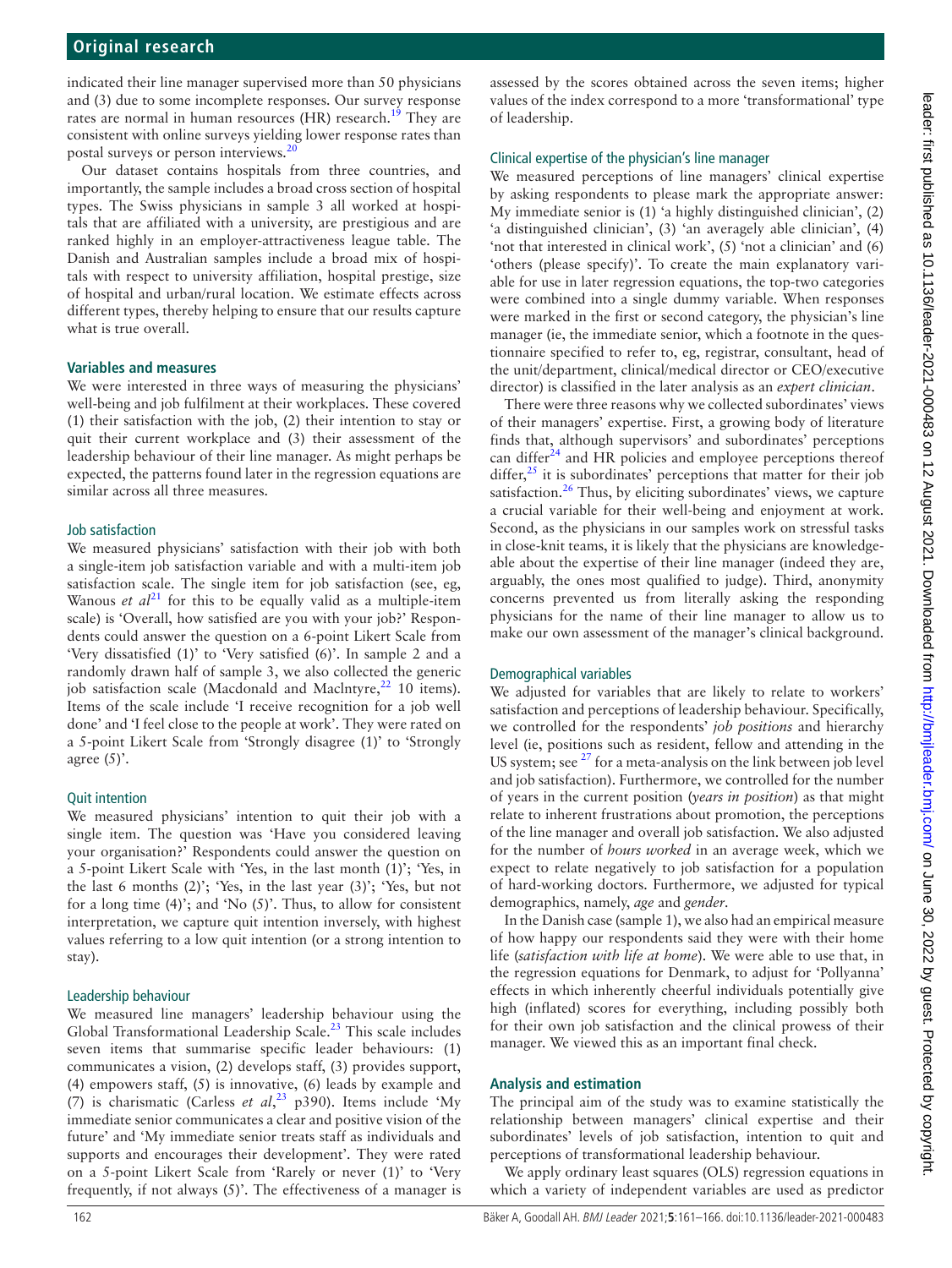variables. Technically, OLS regression imposes cardinality on a dependent variable. However, conducting ordered estimators produced the same substantive conclusions, so the simpler OLS findings are presented here.

Due to anonymity and confidentiality concerns, we were unable to elicit identifiers for the line managers. This means that in the empirical estimation, we cannot adjust for inter-rater correlations. Thus, it is not possible in the regressions to allow for so-called team or line manager fixed effects. Nevertheless, a check on that potential issue can be done. It exploits information on where physicians are working and in which particular position. We generated broad clusters of respondents who were likely to be reporting on the same line manager, because they work at the same hospital and in the same job position, for example, at the same hierarchical level.<sup>28</sup> For sample 3, having surveyed three hospitals and having no way of identifying the individual hospital each time, we generated 'clusters' using job position and gender of the line manager. We used these to cluster SEs, thereby accounting for the possibility that ratings of line managers by respondents within the same cluster might not be independent. For lower hierarchy levels especially, some of these clusters may assume interdependence where there truly is none, thus providing us with a conservative estimate of the hypothesised relationship between line managers' clinical expertise and subordinate doctors' job satisfaction.

There is still one way that regression results might be affected by a single-rater bias or common method variance. To reduce the likelihood of a bias, we used the survey design (order of questions and question format) suggested by Podsakoff *et al*. [29](#page-5-17) Specifically, we deliberately asked about physicians' feelings about their job before mentioning anything about their immediate manager. Thus, we first measured the dependent variables 'job satisfaction' and 'intention to quit'; second, we asked these physicians for their assessments of their line managers' transformational leadership behaviour; and finally, we collected physicians' perceptions of their line managers' clinical expertise.

We also—to avoid any linkage in the minds of the physicians answering—deliberately varied the question formats for job satisfaction and clinical expertise.

As explained earlier, a further check was, in the case of Denmark (sample 1, where the data were available), to include an independent variable for a person's expressed satisfaction with their life at home. This acts to pick up, and correct for, omitted cheerful personality types.

#### **RESULTS**

[Table](#page-2-0) 1 displays the descriptive statistics, correlations and coefficient alphas of our main variables for all three samples (Denmark, Australia and Switzerland). Descriptive statistics for the demographical variables are given in [table](#page-3-0) 2.

[Tables](#page-3-1) 3–5 report the article's main results presented as OLS regression equations to explain, respectively, the job satisfaction of physicians, their likelihood to quit and their assessment of their manager's leadership behaviour. [Table](#page-3-1) 3 gives regression equations for Denmark (sample 1); [table](#page-4-0) 4 is for Australia (sample 2); [table](#page-4-1) 5 is for Switzerland (sample 3). The three sets of results are consistent across samples and countries, with F-tests yielding no significant differences in the estimated coefficients of clinical expertise. To simplify comparisons, we have z-standardised the dependent variables. Clustered SEs are given in parentheses.

The regression equations show that outcome variables are strongly related to line managers' clinical expertise. In column 1 of [table](#page-3-1) 3, for example, the coefficient on the level of clinical expertise of the manager enters a Danish physician's job satisfaction equation with a coefficient of 0.29. To put this into context, it implies that physicians who have a line manager who is high on clinical expertise tend, other things held constant, to have a level of job satisfaction that is approximately one-third of an SD higher than those who do not.

Encouragingly, to correct for potential personality effects, an adjustment for satisfaction with life at home makes almost no

<span id="page-2-0"></span>

| The characteristics of the physicians in the three samples of hospitals' (Denmark, Australia and Switzerland) mean, SD, correlation<br>Table 1<br>coefficients and coefficient alphas of dependent and explanatory variables |       |           |                          |                          |                          |           |   |
|------------------------------------------------------------------------------------------------------------------------------------------------------------------------------------------------------------------------------|-------|-----------|--------------------------|--------------------------|--------------------------|-----------|---|
|                                                                                                                                                                                                                              | Mean  | <b>SD</b> |                          | $\overline{2}$           | 3                        | 4         | 5 |
| Sample 1 (n=2264)                                                                                                                                                                                                            |       |           |                          |                          |                          |           |   |
| Job satisfaction (single item)                                                                                                                                                                                               | 4.32  | 1.35      | $\qquad \qquad -$        |                          |                          |           |   |
| Job satisfaction (scale)                                                                                                                                                                                                     | n.a.t | n.a.t     | $\qquad \qquad -$        | $\qquad \qquad -$        |                          |           |   |
| Intention to quit (inverse)                                                                                                                                                                                                  | 3.34  | 1.55      | $0.31***$                | $\qquad \qquad -$        | -                        |           |   |
| Global transformational leadership                                                                                                                                                                                           | 23.71 | 6.76      | $0.32***$                | $\qquad \qquad -$        | $0.30***$                | (0.94)    |   |
| Line manager is a clinical expert                                                                                                                                                                                            | 0.58  | 0.49      | $0.16***$                | $\overline{\phantom{0}}$ | $0.12***$                | $0.39***$ |   |
| Sample $2$ (n=335)                                                                                                                                                                                                           |       |           |                          |                          |                          |           |   |
| Job satisfaction (single item)                                                                                                                                                                                               | 3.74  | 1.35      | $\overline{\phantom{0}}$ |                          |                          |           |   |
| Job satisfaction (scale)                                                                                                                                                                                                     | 33.23 | 7.61      | $0.77***$                | (0.88)                   |                          |           |   |
| Intention to quit (inverse)                                                                                                                                                                                                  | 2.89  | 1.63      | $0.50***$                | $0.55***$                | $\overline{\phantom{0}}$ |           |   |
| Global transformational leadership                                                                                                                                                                                           | 23.53 | 7.85      | $0.32***$                | $0.50***$                | $0.31***$                | (0.97)    |   |
| Line manager is a clinical expert                                                                                                                                                                                            | 0.61  | 0.49      | $0.12*$                  | $0.20***$                | $0.11*$                  | $0.54***$ |   |
| Sample $3(n=315)$                                                                                                                                                                                                            |       |           |                          |                          |                          |           |   |
| Job satisfaction (single item)                                                                                                                                                                                               | 3.59  | 1.36      | -                        |                          |                          |           |   |
| Job satisfaction (scale, n=158)                                                                                                                                                                                              | 34.39 | 5.57      | $0.34***$                | (0.81)                   |                          |           |   |
| Intention to quit (inverse, n=155)                                                                                                                                                                                           | 2.21  | 1.39      | $0.28***$                | $n.a.$ #                 | $\overline{\phantom{0}}$ |           |   |
| Global transformational leadership                                                                                                                                                                                           | 17.31 | 4.54      | $0.26***$                | $0.66***$                | $0.42***$                | (0.91)    |   |
| Line manager is a clinical expert<br>$\sigma$ . After the set $\sigma$ such a stability of the set of the set of the set of the set                                                                                          | 0.68  | 0.47      | $0.12*$                  | $0.33***$                | $0.22***$                | $0.41***$ |   |

Coefficient (Cronbach's) alpha on constructs in parentheses.

 $*p<0.05$ ,  $*p<0.01$ ,  $**p<0.001$ .

†The generic job satisfaction scale was not collected in the Denmark sample.

‡Nobody filled out both; respondents were randomised to either fill out the scale or the intention to quit.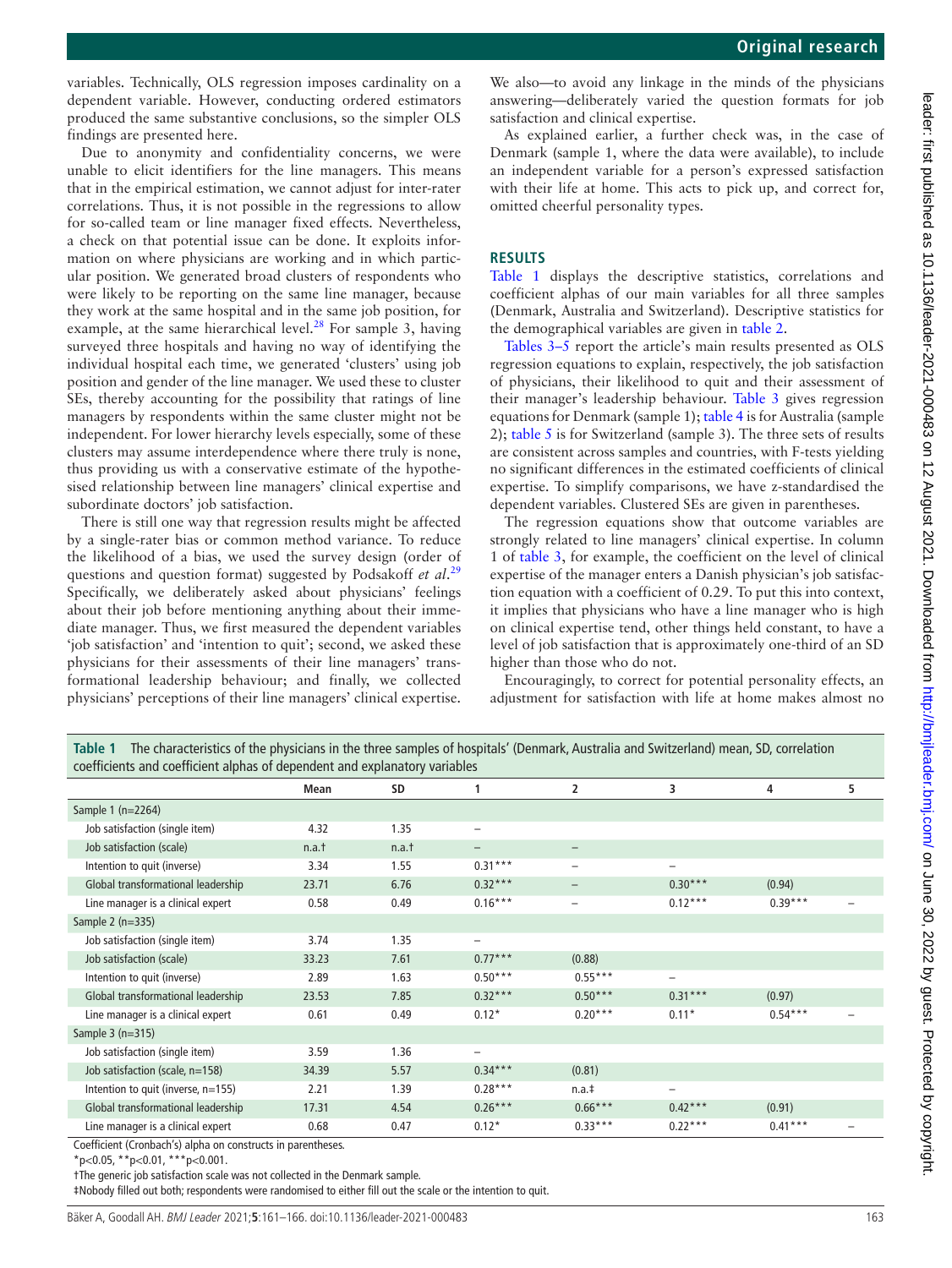<span id="page-3-0"></span>

| Table 2 Demographics of physicians in the three samples' means |
|----------------------------------------------------------------|
| and SDs of demographical variables                             |

| ana 585 or acmograpmear variables               |                                           |       |                                     |       |                                              |       |  |  |
|-------------------------------------------------|-------------------------------------------|-------|-------------------------------------|-------|----------------------------------------------|-------|--|--|
|                                                 | Sample 1:<br><b>Denmark</b><br>$(n=2264)$ |       | Sample 2:<br>Australia<br>$(n=335)$ |       | Sample 3:<br><b>Switzerland</b><br>$(n=315)$ |       |  |  |
|                                                 | Mean                                      | SD    | Mean                                | SD    | Mean                                         | SD    |  |  |
| Job position                                    |                                           |       |                                     |       |                                              |       |  |  |
| Intern                                          | 0.06                                      | 0.23  | 0.03                                | 0.17  | n.a.                                         | n.a.  |  |  |
| Registrar                                       | 0.19                                      | 0.39  | 0.15                                | 0.35  | 0.40                                         | 0.49  |  |  |
| Consultant                                      | 0.13                                      | 0.34  | n.a.                                | n.a.  | 0.42                                         | 0.49  |  |  |
| Consultant with<br>management<br>responsibility | 0.40                                      | 0.49  | 0.62                                | 0.49  | 0.15                                         | 0.36  |  |  |
| Head of<br>department/unit                      | 0.06                                      | 0.24  | 0.14                                | 0.35  | 0.01                                         | 0.08  |  |  |
| <b>Medical director</b>                         | n.a.                                      | n.a.  | 0.02                                | 0.13  | n.a.                                         | n.a.  |  |  |
| Executive director                              | 0.00                                      | 0.06  | n.a.                                | n.a.  | n.a.                                         | n.a.  |  |  |
| Other positions                                 | 0.14                                      | 0.34  | 0.05                                | 0.22  | 0.03                                         | 0.17  |  |  |
| Years in current<br>position                    | 6.65                                      | 6.45  | 9.96                                | 8.76  | 4.58                                         | 4.02  |  |  |
| Hours worked per<br>week                        | 42.76                                     | 8.67  | 40.08                               | 17.17 | 57.56                                        | 11.77 |  |  |
| Age                                             | 48.15                                     | 11.36 | 47.57                               | 11.55 | 39.13                                        | 8.72  |  |  |
| Gender (1=female)                               | 0.53                                      | 0.50  | 0.49                                | 0.50  | 0.44                                         | 0.50  |  |  |
| Gender (1=others)                               | 0.00                                      | 0.04  | 0.01                                | 0.09  | 0.02                                         | 0.13  |  |  |

difference to the size of the estimated clinical expertise coefficient (column 2). An equivalent finding is evident in columns 3 and 4 of [table](#page-3-1) 3. Those physicians who rate their manager's expertise as high are less likely to want to quit their job (with a coefficient of 0.29 in column 3). They also, in columns 5 and 6 of [table](#page-3-1) 3, rate their manager as a more transformational leader. This estimated effect is large: approximately three-quarters of an SD (as in 0.77 in column 5 of [table](#page-3-1) 3).

Tables [4 and 5,](#page-4-0) for the Australian and the Swiss samples, produce similar conclusions to those in [table](#page-3-1) 3 for Denmark. In these cases, it is also possible, as a check, to use a multi-item

measure of job satisfaction (in model 2 of each table, where it can be seen that the implied effect size of clinical expertise on job satisfaction tends to become even larger when measuring job satisfaction with a scale instead of a single item).

Once again, in tables [4 and 5](#page-4-0), the sampled physicians' quit likelihood depends—inversely—on the clinical expertise of their boss. In [table](#page-4-0) 4, model 3, the effect size is approximately onequarter of an SD. In [table](#page-4-1) 5, model 3, it is estimated at a little less than a half of an SD. The healthcare systems in Australia and Switzerland are not identical, of course, and those differences may play a role in the determinants of these effect sizes. Another explanation is that the Swiss hospitals all represented highly attractive places to work, so that in the absence of other determinants of quit intentions, line managers played a bigger role.

Model 4 in tables [4 and 5](#page-4-0) presents results on perceptions of line managers' leadership behaviour. Consistently, we find that physicians who perceive their line manager as an expert clinician rate the transformational leadership behaviour of their line manager significantly higher than those who do not have a manager with high clinical expertise.

## **DISCUSSION**

This paper finds that line managers' clinical expertise is positively associated with employees' job satisfaction and quit intentions. This relationship is also found beyond the hospital sector, in studies that highlight the role of boss competence<sup>28 30</sup> and in earlier work that examines the influence of leaders on physicians' quit intentions in hospitals. $31$  At the broadest level, this study's finding, which is about the influence of line managers, also builds on existing literature that shows a robust association between—at the very top of organisations—CEOs' level of professional expertise and organisational outcomes.<sup>1-6</sup>

While this article is not about the COVID-19 pandemic, that crisis has further propelled medical doctors into leadership positions and brought into focus the importance of ensuring that nations have well-functioning hospitals. Our key empirical finding is potentially a practical one: the correlational evidence in this article suggests that the clinical expertise of line managers

<span id="page-3-1"></span>

|  |  |  |  |  | Table 3 Physicians' job satisfaction, likelihood to quit and assessment of their manager's leadership behaviour in sample 1 (Denmark) |  |  |
|--|--|--|--|--|---------------------------------------------------------------------------------------------------------------------------------------|--|--|
|--|--|--|--|--|---------------------------------------------------------------------------------------------------------------------------------------|--|--|

|                                    | Job satisfaction (single item) z-<br>standardised |                          | 2                                      |                          | 3                                                       |                  |
|------------------------------------|---------------------------------------------------|--------------------------|----------------------------------------|--------------------------|---------------------------------------------------------|------------------|
|                                    |                                                   |                          | Inverted quit intention z-standardised |                          | Transformational leadership behaviour<br>z-standardised |                  |
| Line manager is a clinical expertt | $0.29***$ (0.04)                                  | $0.26***(0.04)$          | $0.29***$ (0.04)                       | $0.29***$ (0.04)         | $0.77***(0.05)$                                         | $0.77***$ (0.05) |
| Job position dummies‡              | Yes                                               | Yes                      | Yes                                    | Yes                      | Yes                                                     | Yes              |
| Years in position                  | $-0.01(0.01)$                                     | $-0.01(0.01)$            | $0.02**$ (0.01)                        | $0.02$ ** (0.01)         | $-0.00(0.01)$                                           | $-0.00(0.01)$    |
| Hours worked per week              | $-0.00(0.00)$                                     | $-0.00(0.00)$            | $-0.01$ $*(0.00)$                      | $-0.01$ * (0.00)         | $-0.00(0.00)$                                           | $-0.00(0.00)$    |
| Age                                | 0.00(0.00)                                        | 0.00(0.00)               | 0.00(0.00)                             | 0.00(0.00)               | $-0.01$ $*(0.00)$                                       | $-0.01**$ (0.00) |
| Gender (1=female)                  | $-0.07(0.04)$                                     | $-0.07(0.04)$            | $-0.01(0.04)$                          | $-0.01(0.03)$            | 0.02(0.04)                                              | 0.02(0.04)       |
| Gender (1=others)                  | $-0.19*$ (0.08)                                   | 0.19(0.44)               | 0.22(0.34)                             | 0.25(0.34)               | $-0.15(0.18)$                                           | $-0.11(0.22)$    |
| Satisfaction with life at home     |                                                   | $0.35***(0.02)$          |                                        | 0.02(0.02)               | $\overline{\phantom{0}}$                                | $0.04*$ (0.02)   |
| Constant                           | $-0.24(0.19)$                                     | $-1.67$ *** (0.20)       | $-0.27(0.24)$                          | $-0.35(0.24)$            | 0.14(0.21)                                              | $-0.01(0.21)$    |
| Number of observations             | 2264                                              | 2264                     | 2264                                   | 2264                     | 2264                                                    | 2264             |
| Number of clusters                 | 168                                               | 168                      | 168                                    | 168                      | 168                                                     | 168              |
| F                                  | -                                                 | $\overline{\phantom{0}}$ | $\overline{\phantom{0}}$               | $\overline{\phantom{a}}$ | $\overline{\phantom{0}}$                                | $\qquad \qquad$  |
| $R^2$                              | 0.03                                              | 0.28                     | 0.04                                   | 0.04                     | 0.16                                                    | 0.17             |

Clustered SEs in parentheses.

 $*$ p<0.05,  $*$  $*$ p<0.01,  $*$  $*$  $*$ p<0.001.

†The variable 'Line manager is a clinical expert' is a dummy variable that takes the value of one when the physician's immediate senior is rated in the top-two categories (and a value of 0 otherwise) using the following assessment: My immediate senior is 'a highly distinguished clinician' 'a distinguished clinician', 'an averagely able clinician'. 'not that interested in clinical work', 'not a clinician' and 'others (please specify)'.

‡The job position dummies are the job grades listed in [table 2](#page-3-0).

leader: first published as 10.1136/leader-2021-000483 on 12 August 2021. Downloaded from http://bmjleader.bmj.com/ on June 30, 2022 by guest. Protected by copyright leader: tirst published as 10.1136/leader-2021-000483 on 12 August 2021. Downloaded from <http://bmjleader.bmj.com/> on June 30, 2022 by guest. Protected by copyright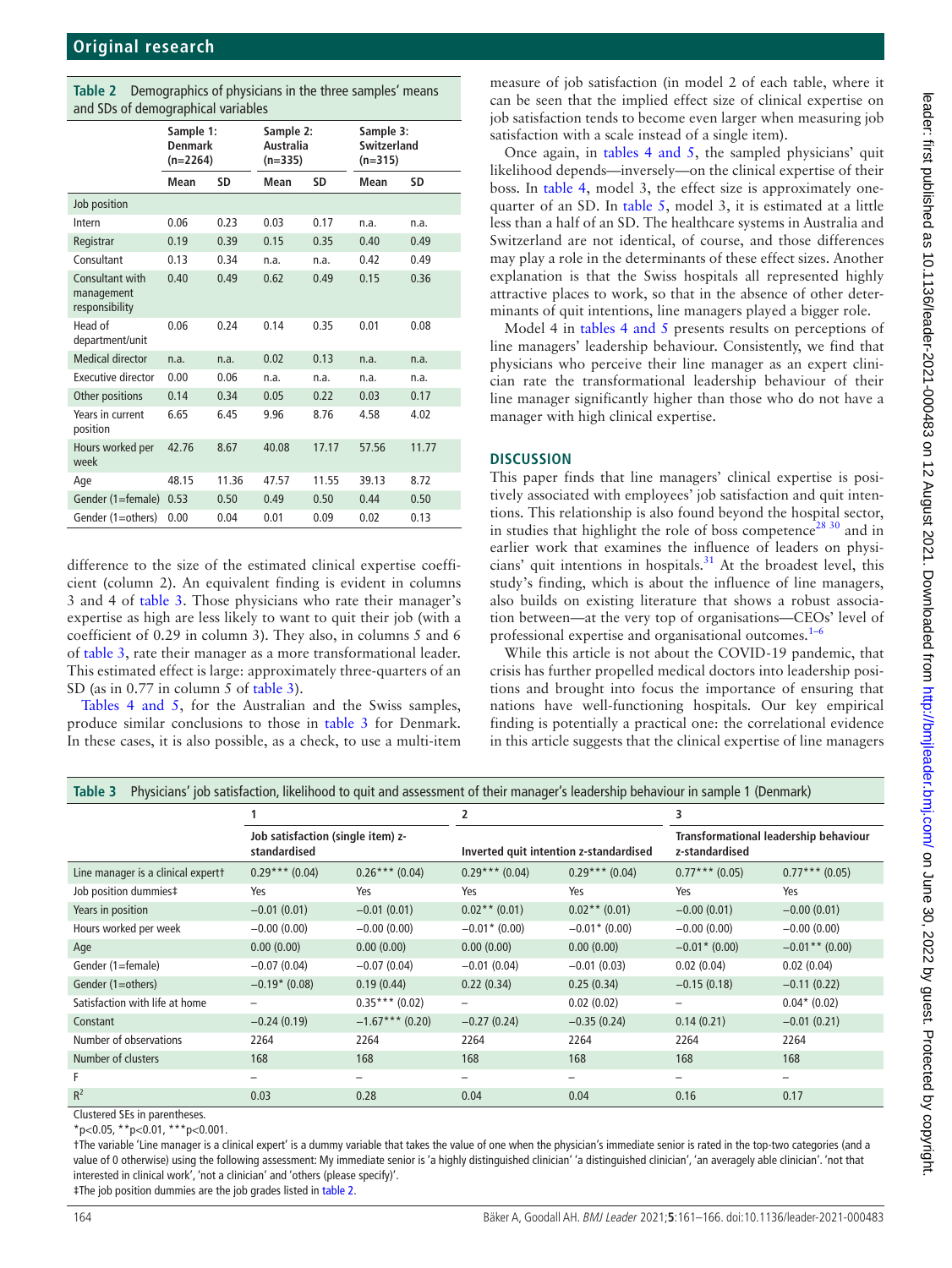<span id="page-4-0"></span>

|  |  | Table 4 Physicians' job satisfaction, likelihood to quit and assessment of their manager's leadership behaviour in sample 2 (Australia) |  |  |  |
|--|--|-----------------------------------------------------------------------------------------------------------------------------------------|--|--|--|
|  |  |                                                                                                                                         |  |  |  |

|                                    |                                                  |                                             | 3                                          | 4                                                              |  |
|------------------------------------|--------------------------------------------------|---------------------------------------------|--------------------------------------------|----------------------------------------------------------------|--|
|                                    | Job satisfaction (single item)<br>z-standardised | Job satisfaction (scale) z-<br>standardised | Inverted quit intention z-<br>standardised | <b>Transformational leadership</b><br>behaviour z-standardised |  |
| Line manager is a clinical expertt | $0.24*(0.11)$                                    | $0.43***(0.11)$                             | $0.26*(0.13)$                              | $1.09***(0.15)$                                                |  |
| Job position dummies‡              | Yes                                              | Yes                                         | Yes                                        | Yes                                                            |  |
| Years in position                  | $-0.02**$ (0.01)                                 | $-0.03**$ (0.01)                            | $-0.01(0.01)$                              | $-0.01(0.01)$                                                  |  |
| Hours worked per week              | $-0.00(0.00)$                                    | 0.00(0.00)                                  | $-0.01*(0.00)$                             | 0.01(0.01)                                                     |  |
| Age                                | $0.02*$ (0.01)                                   | $0.03**$ (0.01)                             | 0.00(0.01)                                 | 0.01(0.01)                                                     |  |
| Gender (1=female)                  | $-0.01(0.10)$                                    | 0.031(0.09)                                 | $-0.20(0.12)$                              | 0.14(0.07)                                                     |  |
| Gender (1=others)                  | $-0.37(0.68)$                                    | $-0.17(0.51)$                               | 0.48(0.30)                                 | $-0.31(0.24)$                                                  |  |
| Constant                           | $-0.95*$ (0.52)                                  | $-1.33**$ (0.38)                            | 0.059(0.29)                                | $-1.34**$ (0.39)                                               |  |
| Number of observations             | 335                                              | 335                                         | 335                                        | 335                                                            |  |
| Number of clusters                 | 43                                               | 43                                          | 43                                         | 43                                                             |  |
| F                                  | 3.66                                             | 7.05                                        | 5.42                                       | 49.50                                                          |  |
| $R^2$                              | 0.07                                             | 0.08                                        | 0.05                                       | 0.33                                                           |  |

Clustered SEs in parentheses.

 $*_{p<0.05}$ ,  $*_{p<0.01}$ ,  $*_{p<0.001}$ .

†The variable 'Line manager is a clinical expert' is a dummy variable that takes the value of one when the physician's immediate senior is rated in the top-two categories (and a value of 0 otherwise) using the following assessment: My immediate senior is 'a highly distinguished clinician', 'a distinguished clinician', 'an averagely able clinician', 'not that interested in clinical work', 'not a clinician' and 'others (please specify)'.

‡The job position dummies are for the job grades listed in [table 2](#page-3-0).

in hospitals matters for the well-being of the physicians whom they supervise. It appears that it is not sufficient merely for the supervisors of clinicians to themselves *be* clinicians (that is automatically true of almost all the individuals and hospitals sampled for the analysis in this article). This article's emphasis on clinical expertise thus sits in contrast with the notion that those who choose to become managers are likely to be the less competent physicians.[32](#page-5-19) Instead, the message from these results seems clear: the sheer level of clinical ability of a line manager appears to matter for the job satisfaction and consequent productivity, of those they manage. Physicians want to be led by outstanding experts. This may partly be explained by the finding of Spehar *et al*[33](#page-5-20) that physician managers use their medical expertise to lead.

What are the implications of this study for policy and people development? Physicians considered to be among the best in their

field might view a step into management as a step too far away from their expertise, instead of an expansion of it (by potentially influencing a larger body of patients than is possible for a single clinician to treat). In many healthcare systems, managers' pay is lower than the remuneration a top clinician can receive. A recent study assessed both physicians' incentives and disincentives linked to taking a management position.<sup>34</sup> A first policy suggestion would be to ensure that the incentives are properly in place to motivate expert physicians into leadership.

A second proposition is tied to staff development. One motivating factor identified by Bäker *et al*[34](#page-5-21) was to offer management and leadership training to physicians. Leadership development programmes designed for the specific needs of physicians are rare compared with the wealth of training courses that have been available for nurses for many years. Therefore, we would

<span id="page-4-1"></span>

| Physicians' job satisfaction, likelihood to quit and assessment of their manager's leadership behaviour in sample 3 (Switzerland)<br>Table 5 |                                                  |                                             |                                            |                                                                |  |  |  |  |
|----------------------------------------------------------------------------------------------------------------------------------------------|--------------------------------------------------|---------------------------------------------|--------------------------------------------|----------------------------------------------------------------|--|--|--|--|
|                                                                                                                                              |                                                  | 2                                           | 3                                          | 4                                                              |  |  |  |  |
|                                                                                                                                              | Job satisfaction (single item)<br>z-standardised | Job satisfaction (scale) z-<br>standardised | Inverted quit intention z-<br>standardised | <b>Transformational leadership</b><br>behaviour z-standardised |  |  |  |  |
| Line manager is a clinical expertt                                                                                                           | 0.28(0.17)                                       | $0.61**$ (0.20)                             | $0.46**$ (0.15)                            | $0.97***$ (0.13)                                               |  |  |  |  |
| Job position dummies‡                                                                                                                        | Yes                                              | Yes                                         | Yes                                        | Yes                                                            |  |  |  |  |
| Years in position                                                                                                                            | 0.00(0.04)                                       | 0.03(0.03)                                  | 0.02(0.03)                                 | $-0.01(0.03)$                                                  |  |  |  |  |
| Hours worked per week                                                                                                                        | $-0.02**$ (0.00)                                 | $-0.01(0.01)$                               | 0.00(0.01)                                 | $-0.02$ ** (0.01)                                              |  |  |  |  |
| Age                                                                                                                                          | 0.01(0.02)                                       | $-0.01(0.02)$                               | $-0.01(0.02)$                              | $-0.00(0.01)$                                                  |  |  |  |  |
| Gender (1=female)                                                                                                                            | 0.17(0.11)                                       | 0.09(0.25)                                  | $-0.26(0.14)$                              | $-0.24(0.15)$                                                  |  |  |  |  |
| Gender (1=others)                                                                                                                            | $-0.90***$ (0.20)                                | 0.12(0.26)                                  | $-0.73(0.48)$                              | $-0.25(0.26)$                                                  |  |  |  |  |
| Constant                                                                                                                                     | 0.30(0.59)                                       | 0.24(0.81)                                  | $-0.27(0.62)$                              | 0.62(0.57)                                                     |  |  |  |  |
| Number of observations                                                                                                                       | 315                                              | 158                                         | 155                                        | 315                                                            |  |  |  |  |
| Number of clusters                                                                                                                           | 31                                               | 26                                          | 25                                         | 31                                                             |  |  |  |  |
| F                                                                                                                                            | 10.99                                            |                                             |                                            | 13.97                                                          |  |  |  |  |
| $R^2$                                                                                                                                        | 0.08                                             | 0.20                                        | 0.08                                       | 0.24                                                           |  |  |  |  |

Clustered SEs in parentheses.

 $*_{p<0.05}$ ,  $*_{p<0.01}$ ,  $*_{*p<0.001}$ .

†The variable 'Line manager is a clinical expert' is a dummy variable that takes the value of one when the physician's immediate senior is rated in the top-two categories (and a value of 0 otherwise) using the following assessment: My immediate senior is 'a highly distinguished clinician', 'a distinguished clinician', 'an averagely able clinician', 'not that interested in clinical work', 'not a clinician' and 'others (please specify)'.

‡The job position dummies are for the job grades listed in [table 2](#page-3-0).